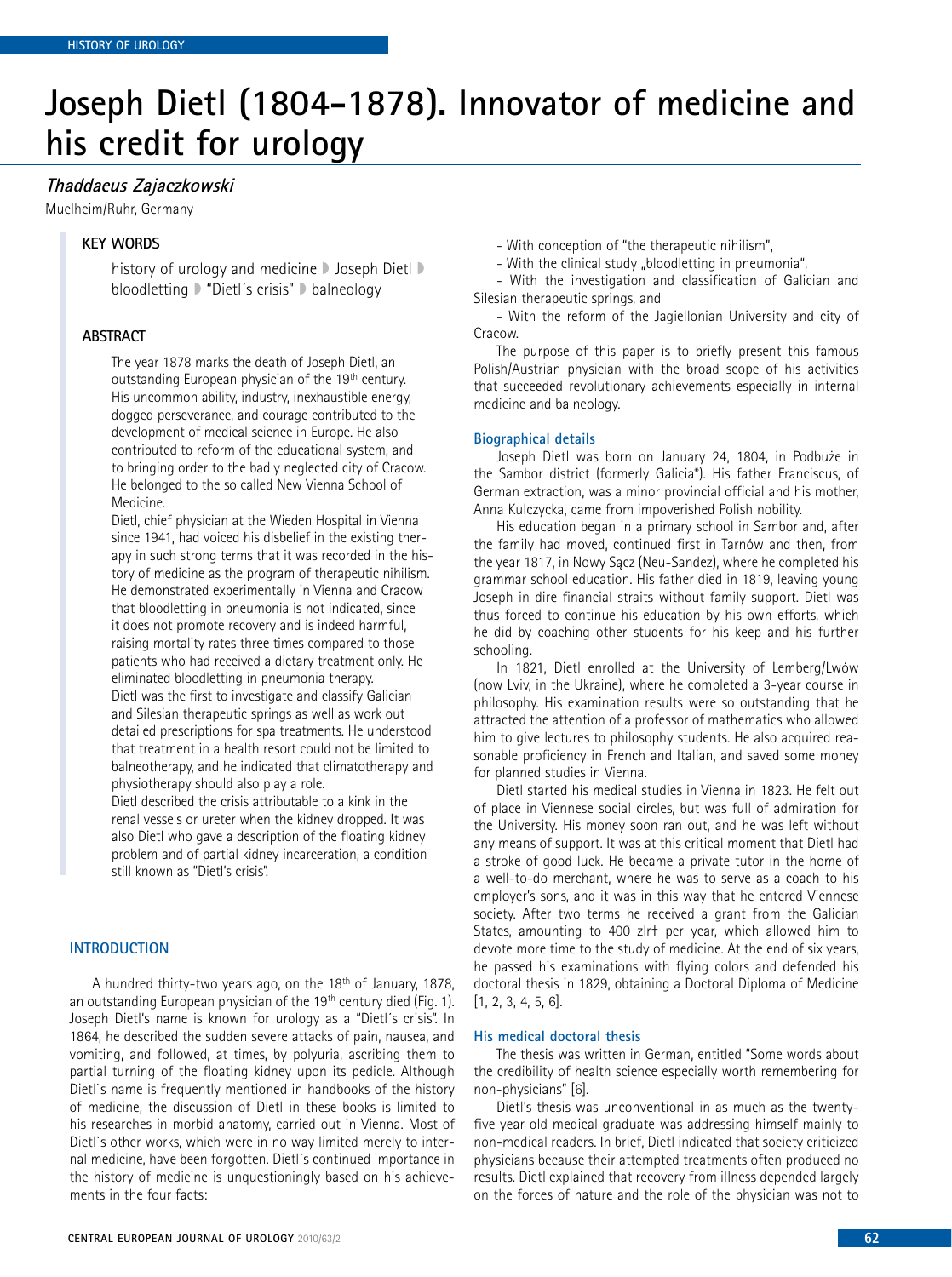produce miracles, but rather to stimulate the natural forces of the body. The point of view presented by Dietl in his thesis was in agreement with the general opinion of the New Vienna School of Medicine (Carl von Rokitansky [1804-1878], Joseph Skoda [1805- 1881], Joseph Dietl), as well as being progressive and rational in a time of primitive and frequently harmful therapeutic methods [1, 6-9].

## **Professional activity**

Even before his doctoral thesis had been published, Dietl was offered and accepted the position of demonstrator in the Department of Natural and Specific History (Mineralogy and Zoology) at the University of Vienna, where his duties included coaching students and preparation and assistance in the lectures of Professor Johann Andreas Scherer (1756-1844), for whom he would very often stand-in.

In 1830, he was delegated by the government to help in the control of the cholera epidemics in Vienna. As a result of his success in 1830, the Austrian authorities made Dietl director of Vienna's largest hospital for cholera patients during a new cholera epidemic in 1832. On completing this task he worked, until 1833, as a lecturer in the department of natural history. After failing to win a competition for appointment as head of department at the University of Padua, Dietl left the academic world and accepted the post of doctor to the Vienna police district, in Wieden, a suburb of Vienna. Owing to his productive work, a talent for organization, and extensive private practice, Dietl became a well-known and highly regarded physician in the Austrian capital [2-5, 7, 9-11].

#### **His work in Wieden Hospital**

In 1841, Dietl became an unpaid chief physician in the Department of Internal Medicine of a newly opened Wieden hospital in the outskirts of Vienna. In 1848, he became director of the entire hospital. These two positions at the new hospital gave Dietl the opportunity to realize his intention of developing his research activity. While he was in this post he embarked upon lively scientific prolificity.

In 1845, he published the article "Praktische Wahrnehmungen nach den Ergebnissen der vorjährigen Epidemie im Wiener Polizeibezirke Wieden" (Practical observations based on the results of the previous-year's epidemic in Wieden). In this article he presented the major ideas of the pathologic and therapeutic points of view of the New Vienna School of Medicine. Dietl's article has since become known as the "Manifesto of the Vienna School". This new trend in medicine came from a group of physicians working at the University of Vienna (Skoda, Rokitanski, Dietl and Hebra, 1816- 1880). While the old school carried on therapy before engaging in research, the new school began researching in order to be able to undertake therapy. The New Vienna School was trying to move medicine along the lines of rational and scientific study. These men, together with Dietl, outlined the major role that morbid anatomy must play in the true understanding of clinical problems. Dietl claimed that acquaintance with the human body, based on the natural sciences, had to be a pre-condition for clinical medicine. In his work "An anatomical analysis of brain disturbances" (Anatomische Klinik der Gehirnkrankheiten), Dietl described the role of pathological anatomy in clinical research and then went on to call morbid anatomy the fundamental doctrine of medicine. The body of Dietl's work was a comprehensive review of various changes in the brain, based on pathologic examinations compared with clinical manifestations. Dietl, in an oft-quoted utterance of 1851, announced that a physician must be judged, not by the success of his treatment but by the extent of his knowledge: "As long as medicine is art, it will not be science. As long as there are successful physicians there

will be no scientific physicians". These genius paradoxes, which amounted virtually to a plea of impotence, made up the "therapeutic nihilism" of the New Vienna School.

Starting in 1846, Dietl traveled extensively within Europe and beyond, funded by the Austrian government, with the aim of familiarizing himself with hospital organization and treatment methods. He visited nearly all renowned European hospitals, and his observations resulted in a series of valuable reports which he published in "Zeitschrift der kais. kön. Gesellschaft der Ärzte zu Wien" between 1850 and 1853.

He published reports about each hospital and each country and in 1853, drawing from his years of observations in his outstanding work "Kritische Darstellung europäischer Krankenhauser" (Critical description of European hospitals), Dietl described his observations concerning the state of equipment and organization of the hospitals he had visited. This was the first significant German-language work in the field of hospital hygiene. To this day it is of major value to hospital hygiene and is highly regarded by specialists [1, 3, 7-10, 12-15].

### **The treatment of pneumonia**

In Vienna in 1849, Dietl published a work entitled "Der Aderlass in den Lungenentzündungen. Klinisch und physiologisch erörtert" (Bloodletting in pneumonia from clinical and physiological stand points); it was translated into Polish, with supplemental investigations and their results, in 1852. This was the result of many years of investigations and clinical observations carried out by the author during his work in the then new suburban hospital in Vienna and in Cracow. Both of his books on lung infections soon became very popular and were widely read. This famous historic study reverberated through the world of medicine. Contrary to his predecessor Pierre C. A. Louis (1787-1872), who showed by statistical proof that bloodletting was of little value in pneumonia ("… Ansi, l´étude des symptoms généraux et locaux, la mortalité et les variations de la duée moyenne de la pneumonie,suivant l´époque á laquelle les emissions sanguines furent commences; tout depose des bornes étroites de l´utilité de ce moyen de traitment, dans la pneumonie…."), Dietl argued energetically and passionately against blood letting in pneumonia, and generally against automatic resort to this age-old doctrinarian intervention. He demonstrated that bleeding in pneumonia is not indicated, since it does not promote recovery and is indeed harmful, raising mortality rates. According to the data presented for patients suffering from pneumonia, the mortality rate was 20.4 percent for those patients who had had bleeding performed on them, compared to a mortality rate of just 7.4 percent for those patients who had received only a dietary treatment. He eliminated bloodletting in pneumonia therapy.

The work precipitated a revolution in medical thinking, and Dietl's name became widely known in Europe. His resolute stand against bloodletting, used uncritically in a variety of conditions since the time of Hippocrates, won Dietl many adherents and led to advancement of his scientific and academic career. In 1851, he thus became head of the Medical Department and Clinic in Cracow [4, 11, 16-19, 20-23].

#### **Working in Cracow**

On May 12, 1851, Dietl took over the Department of Pathology and Specific Therapy and the Medical Clinic in Cracow. The Internal Diseases Clinic, equipped modestly but in exemplary fashion, and having only 18 beds, came into new prominence when Dietl assumed its leadership. Gifted with exceptional pedagogical ability, high intelligence, and extensive knowledge and experience Dietl became the most eminent professor not only in the Department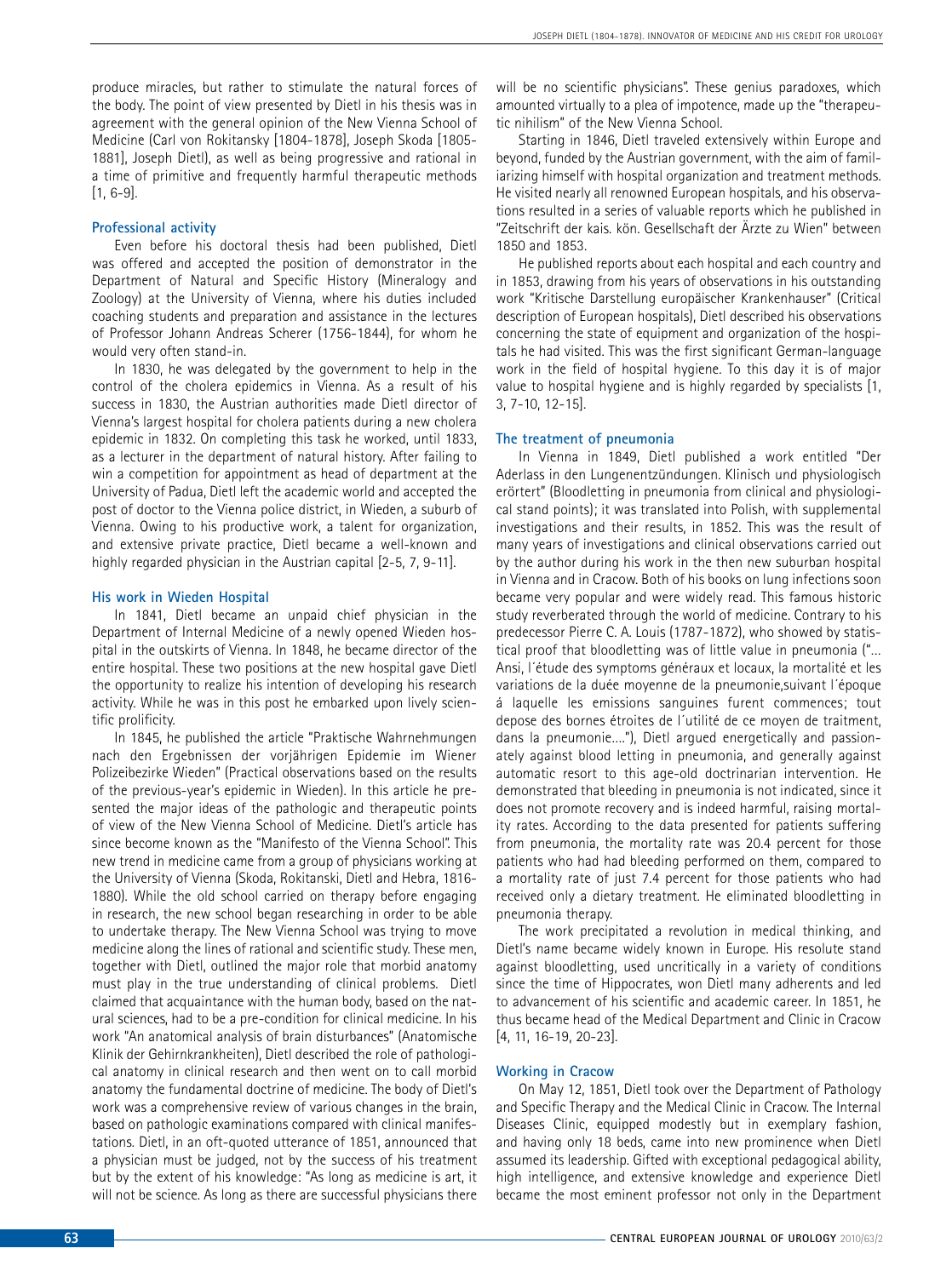of Medicine but also in the entire University. He quickly won over the hearts and minds of young students waiting impatiently for modern methods of treatment and admiring the sheer competence, self-confidence, and simplicity of his lectures. His pragmatic approach and sense of obligation to his patients did not allow Dietl to remain for long in the darkness of therapeutic nihilism.

He developed the clinical examination procedure and was the first in Cracow to hold special classes on percussion and auscultation, regarding these activities as fundamental in the physical examination of each patient. Soon, a pleximeter and stethoscope became essential parts of the doctor's accessory kit. It was here, in the course of 14 years of work, until 1865, that Dietl displayed his talents as organizer, modern clinician, educator, and scientist. He believed in "exact examination and simple treatment", and he adopted this principle as the basis of medical procedure. He taught that medicine is not art but science.

In the course of his 14 years in office, Dietl extended the Clinic's capacity by 6 beds, expanded the laboratory, and raised his department to a very high level. The latest scientific achievements were implemented there. Idolized by his students, he was held in very high regard by his patients, who trusted him without question [1, 3, 7, 10, 11, 16].

## **The battle against the plica polonica s. trichoma**

Joseph Dietl is also associated with the eradication of a general belief in the benefits of the koltun<sup>#</sup>, a Polish term for a mass of tangled hair, also known in Latin as *plica polonica*. In Dietl's time, in towns and villages throughout the country, one could see people with enormous sticky masses of matted hair hanging halfway down their back and sometimes to the waist, emitting a characteristic repulsive odor and generally crawling with vermin. This was the 'kołtun'.

There was a general superstitious belief in Poland that a koltun would get rid of many chronic diseases, and that people who shaved it off were laying themselves open to the dangers of convulsions, paralysis, blindness, mental disturbances, and even death. This belief was in Dietl's time common among the uneducated masses, but was also unfortunately shared by some doctors, sometimes even doctors in eminent positions.

Professor Józef Frank (1771-1842) from Wilno (now Vilnus in Lithuania) regarded the kołtun as a variety of leprosy." His colleague Jędrzej Śniadecki (1768-1833) held that "plica is a genuine disease...about which no experienced and observant doctor in our country can have or in fact have any doubts." The renowned clinician Tytus Chałubiński (1820-1889) saw in plica a "certain pathological diathesis". The peak of the kołtun insanity was a treatise by a Dr. Jan Oczapowski, running 554 pages [25].

The West too, however, fell prey to the plica folly, as can be seen from German medical historian, Dr. Julius Rosenbaum's (1807- 1874) work dating back to 1867 and entitled "Der Weichselzopf, eine endemische alte Krankheit in Deutschland" (Plica, an endemic ancient disease in Germany) in which the author attempted to prove that the disease did not come to Germany from the Slav countries, but, on the contrary, had spread from Germany to Poland.

According to the opinion of Fielding H. von Garrison (1870- 1935), "Plica polonica, the unsightly disease of matted hair, was introduced into Poland by the Mongol invasion in 1287". In the middle Ages, Tatars repeatedly invaded Eastern Europe and brought along many epidemic diseases. The life philosophy of the European inhabitants of the Middle Ages was to keep a clean soul, however with little or no attention to the hygienic state of the body. Plica-diseases were therefore common. Bedridden people, with chronic ailments were frequently plagued with additional plica-disease.

Dietl was the first to declare war on this deep-rooted superstition, and he won despite fairly strong opposition. He renounced the plica in works such as "Observations on the plica" (1857) and "Plica. Report of a Commission Established by the Cracow Scientific Society to Investigate the Condition Known as Plica Disease" (1862), and involved the Cracow Scientific Society and the Austrian authority in this action. Summing up the results of the Commission's investigations and his own observations, Dietl showed that plica is not any kind of systemic disease, nor does it have any causal relationship with other pathological conditions, but is simply the outcome of total neglect of the hair. Dietl's energetic and resolute stand and his diplomatic approach to the problem of plica, based on the critical objectivity of an eminent clinician, much like his attitude to the bleeding of pneumonia patients, finally did society a service of inestimable value – eventual disappearance of plica and "plica as a disease" from the Polish landscape [1, 7, 10, 15, 21-25].

# **Involvement in Galician and Silesian balneology**

Another side of Joseph Dietl's scientific and, at the same time, social endeavors was his work in Polish balneology. Having been educated in Vienna, Dietl always kept abreast with developments in western medicine, and at the time of his appointment to the department in Cracow, new forms of treatment were beginning to emerge in Western Europe. Working with ideas already popular in French and German medicine, he promoted the study and development of balneotherapy and climatotherapy. In the years from 1854-1858, Dietl visited most European spas, paying special attention to different methods of balneotherapy. He then summarized and published his observations in his "Balneologische Reiseskizzen" (Balneological travel notes). Shortly thereafter, in 1857, Dietl visited ten Polish health resorts. He paid close attention to this sector of medical natural science, attempting to rescue Polish health resorts from their state of pitiful dilapidation and decline. Despite their rich and effective medicinal springs, Polish resorts were completely neglected because the inhabitants of Cracow and what was then called 'Little Poland', the southern and southeastern part of the country, preferred to travel to the much advertised foreign spas.

With his usual enthusiasm, Dietl embarked on a series of factfinding visits to many Polish and foreign resorts. He was the first Polish balneologist to give a classification of Polish therapeutic springs as well as work out detailed prescriptions for spa treatment with a detailed assessment of their therapeutic value. His extensive work "Uwagi nad zdrojowiskami krajowymi ze względu na ich skuteczność, zastosowanie i urządzenie" (Comments on polish health resorts concerning their effectiveness, use, and equipment), which appeared in 1858, made a valuable contribution to balneological literature. Beginning in 1855, Dietl published many papers on health resorts in Polish and in German, and did his best to make known Krynica, Iwonicz, Szczawnica, and Rabka and others center of Polish and Austrian balneology, both in Poland and abroad: "Galizische Badereisen" (Travels through spa in Galicia) in, Wiener Medizinische Wochenschrift, 1859-1860.

A newly founded Balneological Commission, headed by Dietl in 1862, contributed to the expansion of the still very primitive facilities at the Polish health resorts, their modernization, and their adaptation to visitors' requirements. Among other things, it is to Dietl that Krynica owes its re-construction of mineral baths. Dietl recommended the waters of "Zdrój Glówny" in Krynica inter alia to girls and married women suffering from anemia and chlorosis, and to patients with "chronic inflammation of the bladder and kidneys…and with skin eruptions" Therefore, Dietl is considered to be the father of balneology in Poland [7, 10, 15, 16, 20, 26, 27].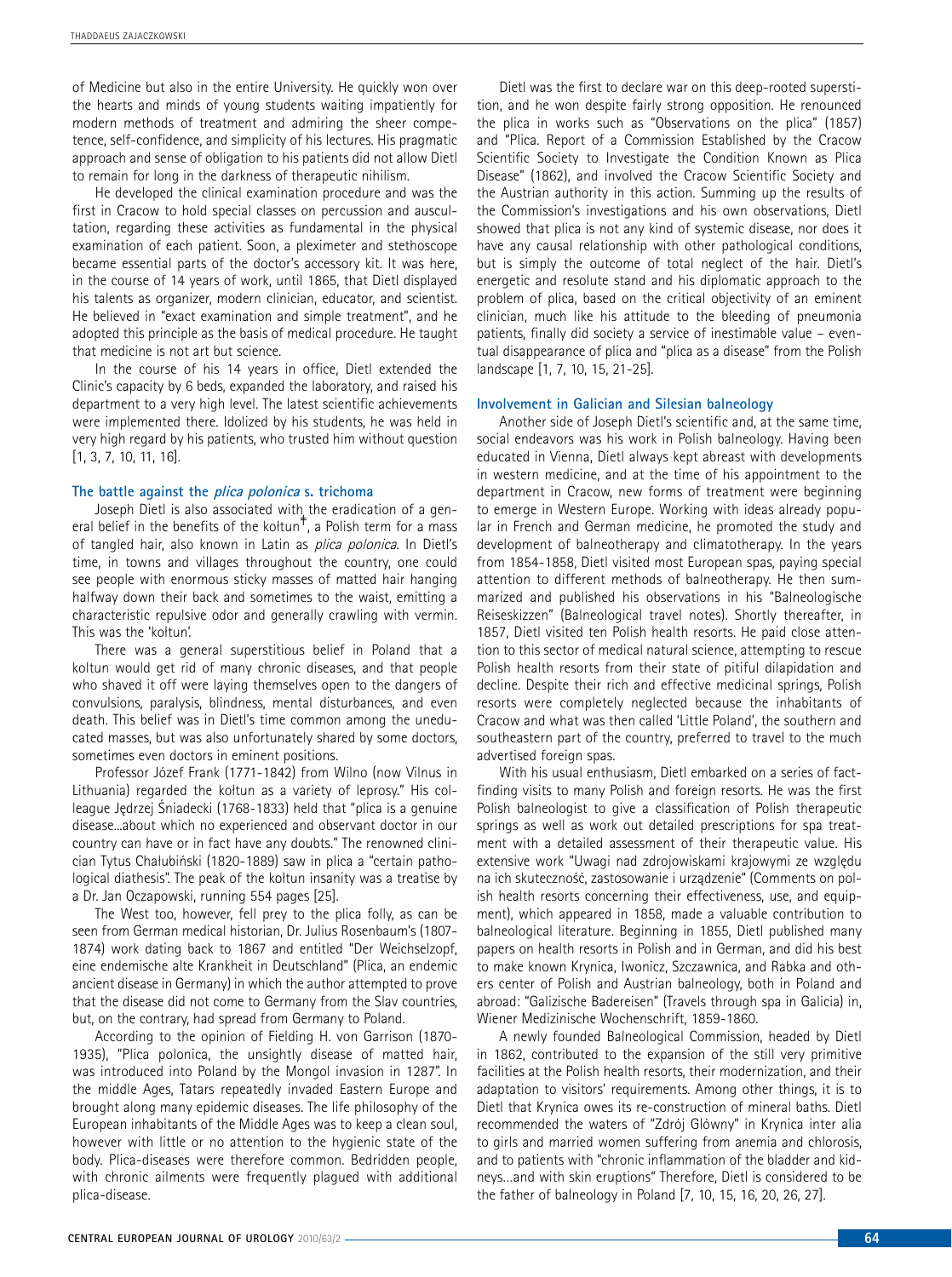

**Fig. 1.** Joseph Dietl, about 1834 [15].

#### **Dietl's contribution to urology**

In 1864, on the basis of 3 years of experience at the Cracow Clinic, Dietl published a paper on the nephroptosis and observation of floating kidney incarceration (Fig. 2) – a pathological condition that may lead to urinary obstruction, renal colic, followed by hydronephrosis, and finally destruction of the kidney. The condition, which is still called "Dietl's crisis", is frequently accompanied by pulling and twisting of nerves, by turning of the kidney on its pedicle, and by renal blood flow disturbances that may provoke sudden severe attack of nephralgia, lumbal or gastric pain, chills, fever, tachycardia, cold sweats, nausea and vomiting, and even general collapse. In his floating kidney patients, Dietl favored conservative treatment, using abdominal supports with abdominal bandage, belt, corsets, or special trousers. Dietl's crisis was diagnosed frequently. In cases of nephroptosis, if the pains were prolonged, he recommended placing the patient in the supine position and, by exerting gentle and gradually advancing pressure on the lower renal pole, sliding the kidney towards the lumbar region.

The position of the kidney was then maintained it in its physiological position with the aid of mechanical, dietetic, and therapeutic measures. In difficult cases he recommended conservative, mechanical kidney support with abdominal bandage, belt or corset. Dietl theorized that the crisis occurred because of acute arterial kinking when the kidney dropped [1, 3, 7, 11, 15, 16, 25, 28].

### **Administrative and political activity at the Jagiellonian University**

Dietl's activity won general accolades. With his extensive knowledge, he worked unceasingly to raise the scientific level of the university of which he was a member. He served there as Professor (1851-1865), Dean (1856-1861), and Rector (1861-1862). He introduced the title and post of Assistant Professor of a Dozent within the academic structure. In 1862, the University authorities voted to extend Dietl's term as Rector, but unfortunately this was vetoed by the Austrian State Department in Vienna. Despite this, Dietl remained a strong advocate of Polish nationalism and reform of the educational system. From his position in the Sejm (lower house of the Galician parliament) he spoke for an end to teach-



ing school children in German, for an increase in the number of schools, and for improving the circumstances of teachers.

Appreciating the major role played by women in social life, he was a fervent proponent of sensible upbringing and comprehensive education for girls. This he proposed initially in his book on school reform and subsequently on becoming the city's mayor, arguing for opening a "girls' secondary school" in Cracow. Dietl proposed and supported to involve the peasant's delegates in political life in Galicia.

Dietl even initiated that medical handbooks for students were translated into the Polish language and were printed at the University print shop. These books were then sold at very low prices for the students and so it became possible for the average student to possess textbooks and medical handbooks. This tireless patriotic and social activity was not much to the liking of the Austrian government, and on June 14, 1865, the Emperor Franz Joseph signed an order to retire Dietl prematurely from active employment, without giving any reasons. Dietl took this blow badly, never being able to come to terms with his removal from the University. He was then 61, and at the peak of his vital and creative powers [1, 2, 7, 11, 16, 20].

#### **First mayor of the city of Cracow**

A year later, in 1866, the Polish community finally saw the long-awaited advent of Galician autonomy, and the City Council of Cracow elected Dietl as the new mayor. His task was to restore the ancient capital, once the seat of Polish kings, to its proper status. The difficulties were immense. In a speech outlining his program,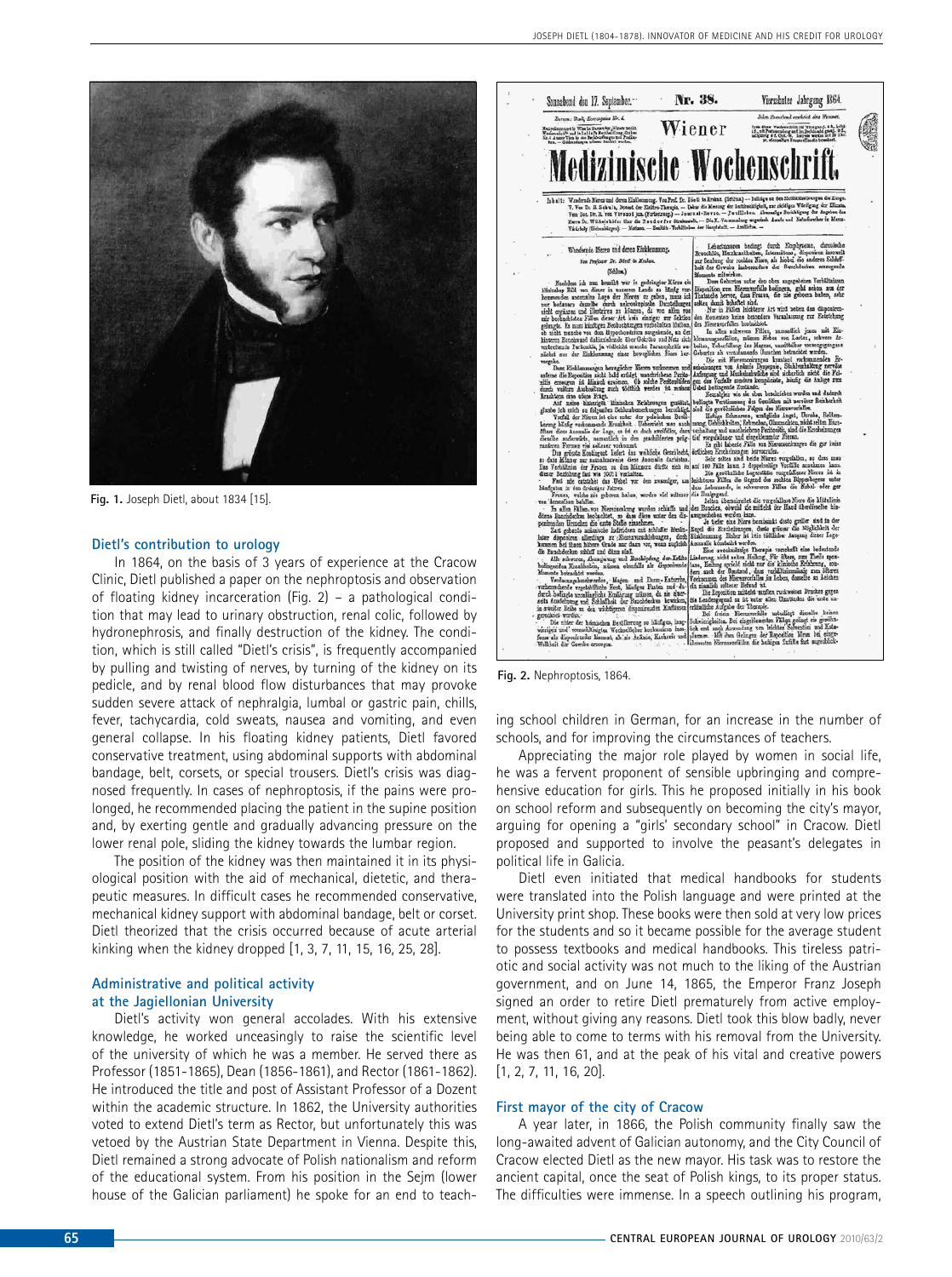Dietl said, "Our illustrious past is over, our present is dispiriting, but ours is the future if we grasp it, if we work for it unstintingly, with wisdom and with perseverance."

Joseph Dietl's 8 years as mayor of Cracow were distinguished by highly enterprising and successful activity bringing order to the neglected city in the sectors of hygiene, technical infrastructure and fire safety, municipal finances, schools, and protection of historical relics. He reorganized the City Council and worked on improving tradesmen's conditions. He streamlined the city administration, increased its income and assets, and was instrumental in the development of schooling. He initiated the conservation of historical buildings and relics, among them the famous Cloth Halls. He was also involved in the organization of a fire brigade. During Dietl's term in office, the Cracow Scientific Society was transformed into the Academy of Science (1873) and a number of societies for science and the arts were revived [1-4, 7, 11, 16, 17].

#### **Activity between Cracow and Vienna**

Dietl's work extended far beyond the University. His scientific output ran to 138 published works and books. He also founded the periodical "Przegląd Lekarski" (Physicians Review), on which he worked as one of the editors.

He was the first elected mayor of the city of Cracow (1866), delegate to the Sejm of Galicia (1861), and delegate to the Austrian National Council (1861). One common thread ran through his activity in these positions and his public appearances a relentless, systematic, and uncompromising struggle for Polish autonomy and for bringing a national character to schools at all levels. It was a battle with the Austrian authorities for the spirit of Poland.

Having reformed the Cracow Clinic, he became a reformer of the University and subsequently of the entire public education system. He was a statesman who aimed to combine his country's interests with those of the monarchy. Dietl not only raised the whole economy of Cracow to a new level, but also on the strength of his name and achievements, drew it to the attention of all and sundry abroad, including the highest authorities in the former capital, Vienna.

In 1869, Dietl organized and hosted the First Congress of Natural Scientists and Physicians in Cracow. In the same year, he prepared a magnificent reception for Emperor Franz Joseph as proof of the city's sincere gratitude for restoring the Polish language to the Galician population in schools and in the civil service. The Emperor appreciated this gesture, and in return appointed Dietl a life member of the Austrian Upper House, a distinction seldom granted even to the governors of major cities in the monarchy. Here, too, Dietl did not fail to take advantage of his new position to strive for the aims carried deep in his heart. When, in 1871, the Karl Siegmund von Hohenwart (1824-1899) government began to totter, Dietl spoke in the Upper House with all the power of his eloquence in defence of the threatened federalism.

For his hospitable reception of the Papal Nuncio, Dietl received from Pope Pius IX the Order of St. Gregory. When he was mayor of Cracow, the Emperor decorated him with the order of the Iron Crown. He had already received the Order of Franz Joseph while he was a professor at the Medical Clinic in Cracow.

Notwithstanding his prodigious achievements, Dietl met with hostility from some envious members of the City Council, and when in time this opposition increasingly hindered his work he decided to step down. This was in June 1874. He also gave up his mandate to the City Council and retired completely to the peace and quiet of home life [1-5, 7, 8, 10, 11, 15, 16].



**Fig. 3.** Dietl's family tomb at the Rakowice cemetery, Cracow.

#### **The closing years**

In his private life, unfortunately, Dietl did not find happiness. Rheumatic complaints were becoming worse, and his physical strength was waning. From time to time, he would leave the city to go to his village of Rzuchowa near Tarnów, where his nephew Leopold Dietl continued to manage a farm, which Dietl had started.

He married late, after the age of fourty. His wife, a young and attractive but poor Viennese girl, Helene Zieterbarth (1823-1885), did not speak Polish, felt lonely in Cracow, and did not understand her husband intelectually. The marriage was not a success and there were no children. After a few years of married life, feeling out of place in Cracow and troubled by nervous complaints, his wife left for Vienna and never came back.

Now in his seventies, Dietl was worn out and suffered from shortness of breath and rheumatic pains; apart from occasional visits from one or two relatives and a few friends, he was usually alone and he was approaching death. Despite the physical decline, his mental alertness was unimpaired to the last.

Józef Dietl died on January 18, 1878. His resplendent funeral was paid for by the city of Cracow, and the funeral procession was an immense patriotic demonstration by the city's inhabitants. He is interred in the family tomb in the Rakowice cemetery in Cracow (Fig. 3). For services rendered during his time in office, one of the most beautiful streets in the city was named after Józef Dietl. His portrait with all the insignia of the Lord Mayor of Cracow was hung in the City Council's meeting chamber.

Monuments and commemorative plates and medals are the means by which Cracow and other Polish cities including health resorts keep alive the memory of Joseph Dietl and his numerous accomplishments. These tributes are but a small reminder of how much is owed to this great man.